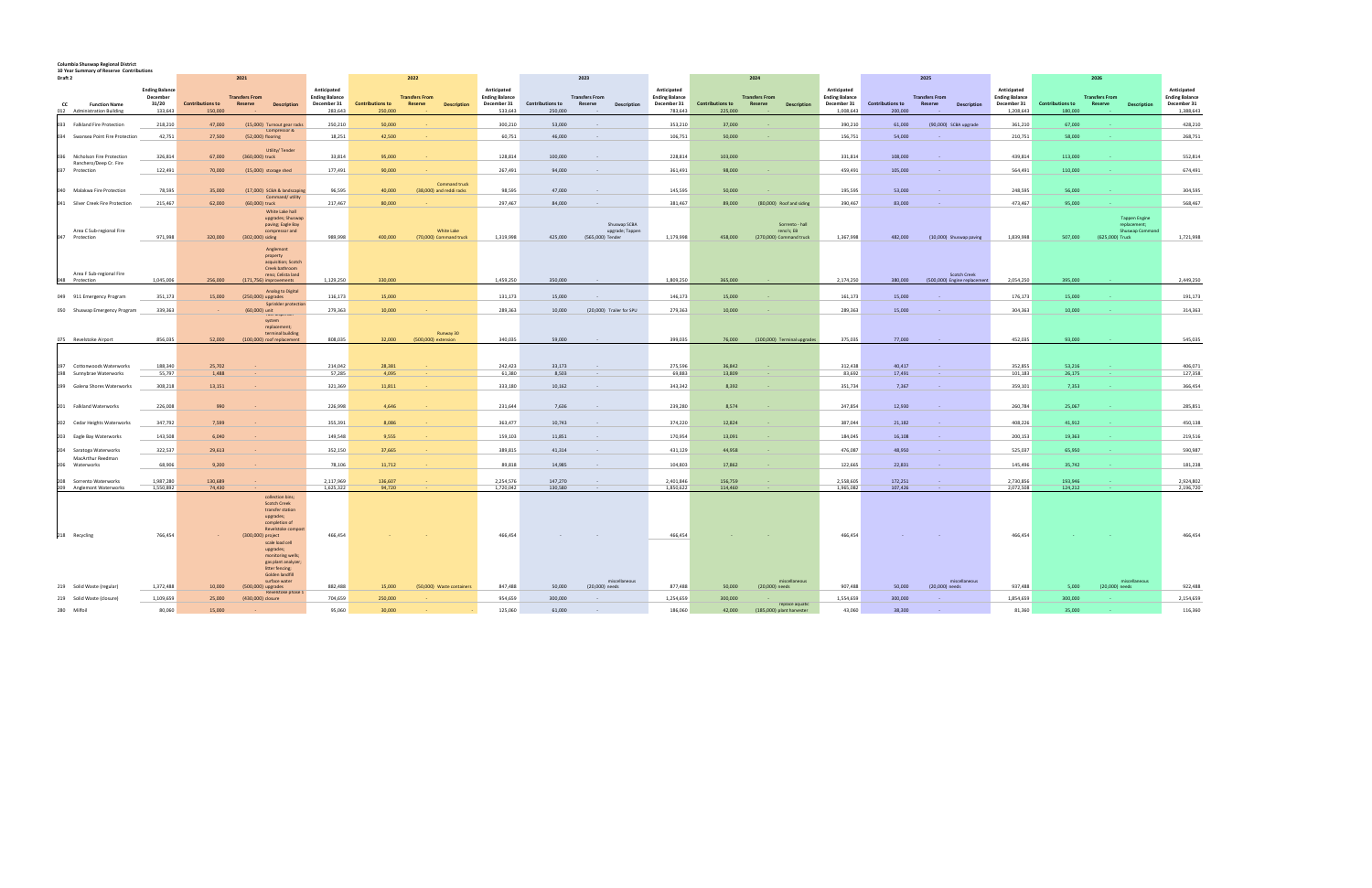## **Columbia Shuswap Regional District 10 Year Summary of Reserve Contribu**

| 10 TC 4<br>Draft 2 | ilidi v vi neserve "Culturu"                          |                  | 2027                             |                              |                                                     |                         | 2028                                                   |                                                     |                         | 2029                                    |                              |                                                     | 2030                    |                                                               |                                                                                                                                                                                                                                                     |
|--------------------|-------------------------------------------------------|------------------|----------------------------------|------------------------------|-----------------------------------------------------|-------------------------|--------------------------------------------------------|-----------------------------------------------------|-------------------------|-----------------------------------------|------------------------------|-----------------------------------------------------|-------------------------|---------------------------------------------------------------|-----------------------------------------------------------------------------------------------------------------------------------------------------------------------------------------------------------------------------------------------------|
| cc                 | <b>Function Name</b>                                  | Contributions to | <b>Transfers From</b><br>Reserve | <b>Description</b>           | Anticipated<br><b>Ending Balance</b><br>December 31 | <b>Contributions to</b> | <b>Transfers From</b><br>Reserve<br><b>Description</b> | Anticipated<br><b>Ending Balance</b><br>December 31 | <b>Contributions to</b> | <b>Transfers From</b><br><b>Reserve</b> | <b>Description</b>           | Anticipated<br><b>Ending Balance</b><br>December 31 | <b>Contributions to</b> | <b>Transfers From</b><br><b>Description</b><br><b>Reserve</b> | Anticipated<br><b>Ending Balance</b><br>December 31                                                                                                                                                                                                 |
|                    | 012 Administration Building                           | 180,000          |                                  |                              | 1,568,643                                           | 160,000                 |                                                        | 1,728,643                                           | 160,000                 |                                         |                              | 1,888,643                                           | 160,000                 |                                                               | 2,048,643 potential expansion, mechanical upgrades, roof replacement (2040)                                                                                                                                                                         |
| 033                | <b>Falkland Fire Protection</b>                       | 70,000           |                                  |                              | 498,210                                             | 74,000                  |                                                        | 572,210                                             | 65,000                  |                                         | (500,000) Engine replacement | 137,210                                             | 113,000                 |                                                               | 250,210 additional (non-FUS) apparatus replacement, building improvements                                                                                                                                                                           |
| 034                | Swansea Point Fire Protection                         | 63,000           |                                  |                              | 331,751                                             | 73,000                  |                                                        | 404,751                                             | 78,000                  |                                         |                              | 482,751                                             | 82,000                  |                                                               | 564,751 Engine in 2036; Tender in 2041; additional (non-FUS) apparatus replacement                                                                                                                                                                  |
|                    |                                                       |                  |                                  |                              |                                                     |                         | Pumper                                                 |                                                     |                         |                                         |                              |                                                     |                         |                                                               |                                                                                                                                                                                                                                                     |
| 036                | Nicholson Fire Protection<br>Ranchero/Deep Cr. Fire   | 122,000          |                                  |                              | 674,814                                             | 128,000                 | (500,000) replacement                                  | 302,814                                             | 130,000                 |                                         |                              | 432,814                                             | 135,000                 |                                                               | 567,814 additional (non-FUS) apparatus replacement, building improvements                                                                                                                                                                           |
| 037                | Protection                                            | 115,000          |                                  |                              | 789,491                                             | 120,000                 |                                                        | 909,491                                             | 125,000                 |                                         |                              | 1,034,491                                           | 125,000                 |                                                               | 1,159,491 Engine in 2032; building improvements in 2035; Tender in 2036; Tender 2 in 2044                                                                                                                                                           |
|                    |                                                       |                  |                                  |                              |                                                     |                         |                                                        |                                                     |                         |                                         |                              |                                                     |                         |                                                               |                                                                                                                                                                                                                                                     |
| 040                | Malakwa Fire Protection                               | 60,000           |                                  |                              | 364,595                                             | 60,000                  |                                                        | 424,595                                             | 65,000                  |                                         |                              | 489,595                                             | 70,000                  |                                                               | 559,595 Building improvements likely within next 5 years; Tender in 2042                                                                                                                                                                            |
| 041                | Silver Creek Fire Protection                          | 100,000          |                                  | (500,000) Engine replacement | 168,467                                             | 102,000                 |                                                        | 270,467                                             | 105,000                 |                                         |                              | 375,467                                             | 110,000                 | (250,000) Mini replacement                                    | 235,467 Hall upgrades(2030ish); Tender in 2044                                                                                                                                                                                                      |
| 047                | Area C Sub-regional Fire<br>Protection                | 532,000          |                                  |                              | 2,253,998                                           | 560,000                 | (450,000) Shuswap Tender                               | 2,363,998                                           | 592,000                 |                                         |                              | 2,955,998                                           | 620,000                 | (450,000) Eagle Bay Tender                                    | 2031 - Shuswap Mini; WL Engine; 2033 - Sorrento new hall; Shuswap Engine; Eagle Bay Engine; 2034<br>Shuswap Tender; 2036 - White Lake Tender; 2037 - Shuswap Tender; additional (non-FUS)<br>3,125,998 apparatus replacement, building improvements |
|                    | Area F Sub-regional Fire                              |                  |                                  |                              |                                                     |                         |                                                        |                                                     |                         |                                         |                              |                                                     |                         |                                                               | equipment replacement needs under review; additional (non-FUS) apparatus replacement, building                                                                                                                                                      |
|                    | 048 Protection                                        | 410,000          |                                  |                              | 2,859,250                                           | 425,000                 |                                                        | 3,284,250                                           | 440,000                 |                                         |                              | 3,724,250                                           | 455,000                 |                                                               | 4,179,250 improvements                                                                                                                                                                                                                              |
|                    | 049 911 Emergency Program                             | 15,000           |                                  |                              | 206,173                                             | 15,000                  |                                                        | 221,173                                             | 15,000                  |                                         |                              | 236,173                                             | 15,000                  |                                                               | 251,173 equipment replacement                                                                                                                                                                                                                       |
|                    | 050 Shuswap Emergency Program                         | 10,000           |                                  |                              | 324,363                                             | 10,000                  |                                                        | 334,363                                             | 10,000                  |                                         |                              | 344,363                                             | 10,000                  |                                                               | 354,363 replacement of mobile command and SPU's                                                                                                                                                                                                     |
|                    |                                                       |                  |                                  |                              |                                                     |                         |                                                        |                                                     |                         |                                         |                              |                                                     |                         |                                                               |                                                                                                                                                                                                                                                     |
|                    |                                                       |                  |                                  |                              |                                                     |                         |                                                        |                                                     |                         |                                         |                              |                                                     |                         |                                                               |                                                                                                                                                                                                                                                     |
|                    | 075 Revelstoke Airport                                | 82,000           |                                  |                              | 627,035                                             | 70,000                  |                                                        | 697,035                                             | 72,000                  |                                         |                              | 769,035                                             | 74,000                  |                                                               | 843,035 runway widening and extension<br>at the whim of Interior Health; may need filtration, UV, etc; capital replacement of existing                                                                                                              |
|                    |                                                       |                  |                                  |                              |                                                     |                         |                                                        |                                                     |                         |                                         |                              |                                                     |                         |                                                               | infrastructure; system currently approx 15 years old; reserves are determined to be reasonable<br>without the asset management plan; manganese filtration could be implemented for drinking water                                                   |
| 197<br>198         | <b>Cottonwoods Waterworks</b><br>Sunnybrae Waterworks | 57,716<br>29,778 | $\sim$                           |                              | 463,787<br>157,136                                  | 62,463<br>34,058        |                                                        | 526,250<br>191,194                                  | 67,471<br>38,677        |                                         |                              | 593,721<br>229,871                                  | 73.751<br>43,551        |                                                               | 667.472 (could be detrimental to reserve balance)<br>273,422 reserves not sufficient for infrastructure replacement                                                                                                                                 |
|                    |                                                       |                  |                                  |                              |                                                     |                         |                                                        |                                                     |                         |                                         |                              |                                                     |                         |                                                               |                                                                                                                                                                                                                                                     |
| 199                | Galena Shores Waterworks                              | 6,251            |                                  |                              | 372,705                                             | 5,130                   |                                                        | 377,835                                             | 3,991                   |                                         |                              | 381,826                                             | 2,832                   |                                                               | 384,658 reserves not sufficient for infrastructure replacement<br>nugely underfunded; good shape in terms of filtration and source; reservoir is severely undersized                                                                                |
| 201                | <b>Falkland Waterworks</b>                            | 30,594           |                                  |                              | 316,445                                             | 36,491                  |                                                        | 352,936                                             | 42,778                  |                                         |                              | 395,714                                             | 49,746                  |                                                               | and grants do not cover this; all pipe is asbestos concrete that needs to be replaced; pipe was<br>445,460 installed in early 1970's and has a life expectancy of approx 60 years                                                                   |
|                    |                                                       |                  |                                  |                              |                                                     |                         |                                                        |                                                     |                         |                                         |                              |                                                     |                         |                                                               | still underfunded; significant pipe network that will need to be budgetted for replacement (pipe is                                                                                                                                                 |
|                    | 202 Cedar Heights Waterworks                          | 50,697           |                                  |                              | 500,835                                             | 60,086                  |                                                        | 560,921                                             | 70,160                  |                                         |                              | 631,081                                             | 80,907                  |                                                               | 711,988 PVC with a longer life expectancy but network is huge)<br>hugely underfunded and problematic due to size of water system; intake work to be done; AC pipe                                                                                   |
|                    | 203 Eagle Bay Waterworks                              | 22,410           |                                  |                              | 241,926                                             | 26,208                  |                                                        | 268,134                                             | 30,216                  |                                         |                              | 298,350                                             | 33,946                  |                                                               | 332,296 to be replaced                                                                                                                                                                                                                              |
| 204                | Saratoga Waterworks                                   | 74,623           |                                  |                              | 665,610                                             | 79,344                  |                                                        | 744,954                                             | 85,846                  |                                         |                              | 830,800                                             | 92,846                  |                                                               | 923,646 still underfunded; IHA requirements; reservoir expansion; concrete asbestos pipe to be replaced                                                                                                                                             |
|                    | MacArthur Reedman<br>Waterworks                       | 39,819           |                                  |                              | 221,057                                             | 46,048                  |                                                        | 267,105                                             | 52,846                  |                                         |                              | 319,951                                             | 60,031                  |                                                               | lugely underfunded and problematic due to size of water system; extremely high tech water<br>379,982 system; very expensive to maintain                                                                                                             |
|                    | 208 Sorrento Waterworks                               | 214,274          |                                  |                              | 3,139,076                                           | 232,451                 |                                                        | 3,371,527                                           | 251,623                 | $\sim$                                  |                              | 3,623,150                                           | 271,841                 |                                                               | 3,894,991 reserves should be fine; not adequate for liabilities (need asset management)                                                                                                                                                             |
|                    | 209 Anglemont Waterworks                              | 117,271          |                                  |                              | 2,313,991                                           | 110,553                 |                                                        | 2,424,544                                           | 106,634                 |                                         |                              | 2,531,178                                           | 97,949                  |                                                               | 2,629,127 reserves should be fine; not adequate for liabilities (need asset management)                                                                                                                                                             |
|                    | 218 Recycling                                         |                  |                                  |                              | 466,454                                             |                         |                                                        | 466,454                                             |                         |                                         |                              | 466,454                                             |                         |                                                               | 466,454                                                                                                                                                                                                                                             |
|                    | 219 Solid Waste (regular)                             | 25,000           | (20,000) needs                   | miscellaneous                | 927,488                                             | 25,000                  | miscellaneous<br>(20,000) needs                        | 932,488                                             | 35,000                  | (20,000) needs                          | miscellaneous                | 947,488                                             | 25,000                  | miscellaneous<br>(20,000) needs                               | 952,488 replacement of capital infrastructure (scales, bins, compactor, gas plant, etc)                                                                                                                                                             |
|                    | 219 Solid Waste (closure)                             | 200,000          |                                  |                              | 2,354,659                                           | 275,000                 |                                                        | 2,629,659                                           | 300,000                 |                                         |                              | 2,929,659                                           | 300,000                 |                                                               | 3,229,659 landfill closure not suffient to meet liabilities for closure and post closure                                                                                                                                                            |
| 280                | Milfoil                                               | 31,700           |                                  |                              | 148,060                                             | 27,500                  |                                                        | 175,560                                             | 23,400                  |                                         |                              | 198,960                                             | 16,800                  |                                                               | 215,760 equipment replacement                                                                                                                                                                                                                       |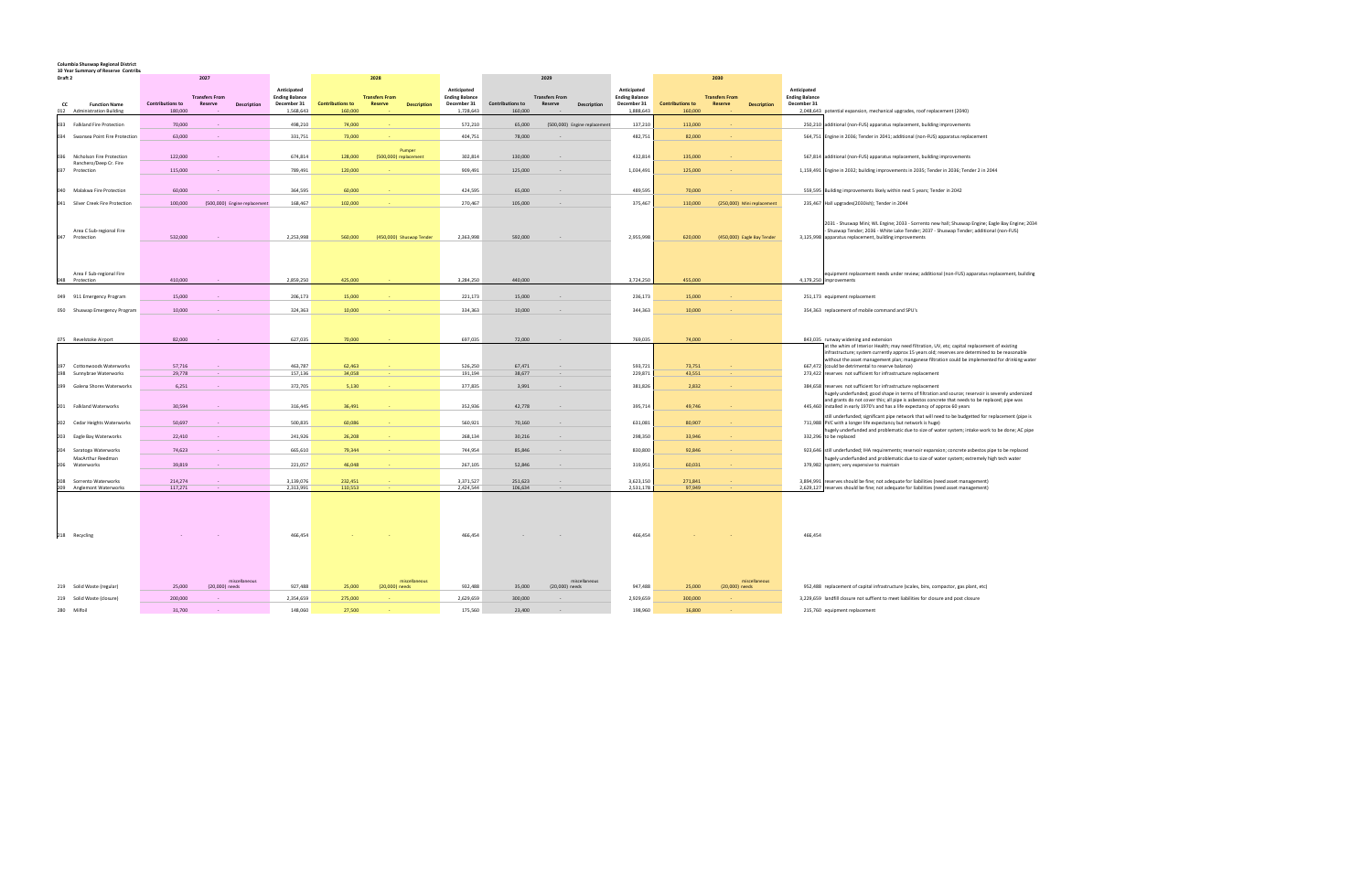## **Columbia Shuswap Regional District 10 Year Summary of Reserve Contributions**

| To your partners to report to continuation.              |                      |                           |                                                                                                                                              |                      |                    |                                                                                                        |                      |                    |                                                                                                   |                      |                    |                                                                                                                               |                       |                    |                                                                                                                          |                       |                    |                                                                                           |                       |  |  |
|----------------------------------------------------------|----------------------|---------------------------|----------------------------------------------------------------------------------------------------------------------------------------------|----------------------|--------------------|--------------------------------------------------------------------------------------------------------|----------------------|--------------------|---------------------------------------------------------------------------------------------------|----------------------|--------------------|-------------------------------------------------------------------------------------------------------------------------------|-----------------------|--------------------|--------------------------------------------------------------------------------------------------------------------------|-----------------------|--------------------|-------------------------------------------------------------------------------------------|-----------------------|--|--|
| Draft <sub>2</sub>                                       |                      | 2021                      |                                                                                                                                              |                      |                    | 2022                                                                                                   |                      |                    | 2023                                                                                              |                      |                    | 2024                                                                                                                          |                       |                    |                                                                                                                          |                       | 2025               | 2026                                                                                      |                       |  |  |
| 321 Area A Parks (capital)<br>322 Area B Parks (capital) | 314,225<br>55,269    | 75,000<br><b>Contract</b> | <b>Trails; Tom Kelley</b><br>park play structure;<br>Nicholson boat<br>(140,000) launch                                                      | 249,225<br>55,269    | 5,000              | (20,000) Trails                                                                                        | 234,225<br>55,269    | 2,000              | (20,000) Trails                                                                                   | 216,225<br>55,269    | <b>Service</b>     | Parson ball field<br>(35,000) upgrades                                                                                        | 181,225<br>55,269     | 2,000              | (20,000) Trails                                                                                                          | 163,225<br>55.269     |                    | (20,000) Trails                                                                           | 143,225<br>55,269     |  |  |
|                                                          |                      |                           |                                                                                                                                              |                      |                    |                                                                                                        |                      | <b>Service</b>     | $\sim 10^{-11}$                                                                                   |                      |                    |                                                                                                                               |                       | <b>Contract</b>    | <b>Contract</b>                                                                                                          |                       |                    |                                                                                           |                       |  |  |
| 323 Area C Parks (capital)                               | 346,463              | 64,000                    | Eagle Bay Park;<br>Barnard park;<br>Sorrento Blind Bay<br>park court<br>resurface; Pebble<br>Beach shoreline<br>(170,000) erosion mitigation | 240,463              | 130,000            | Sorrento Blind Bay<br>park - Seniors<br>outdoor exercise<br>equipment and dog<br>(60,000) park fencing | 310,463              | 130,000            | Rocky Martinson<br>interpretive signage<br>plan; Dock<br>replacements (year<br>$(40,000)$ 1 of 3) | 400,463              | 130,000            | <b>Cedar Heights</b><br>playground<br>upgrade; Dock<br>replacements (year<br>2 of 3); Mt. Tuam<br>(195,000) park improvements | 335,463               | 130,000            | Dock replacements<br>(year 3 of 3); White<br>Lake park<br>improvements;<br>Harbour Road boat<br>(165,000) launch repairs | 300,463               | 130,000            | Loftus Lake<br>universal trail;<br><b>Whitehead Road</b><br>(275,000) boat launch repairs | 155,463               |  |  |
|                                                          |                      |                           | Glenemma vault                                                                                                                               |                      |                    |                                                                                                        |                      |                    |                                                                                                   |                      |                    |                                                                                                                               |                       |                    |                                                                                                                          |                       |                    |                                                                                           |                       |  |  |
| 324 Area D Parks (capital)                               | 95,729               | 17,000                    | toilet; Lynes Rd park<br>(25,000) preliminary works                                                                                          | 87,729               | 17,000             |                                                                                                        | 104,729              | 28,000             | Lynes Road park<br>(100,000) development                                                          | 32,729               | 20,000             |                                                                                                                               | 52,729                | 32,000             | Silver Creek park<br>(50,000) improvements                                                                               | 34,729                | 33,000             | <b>Contract</b>                                                                           | 67,729                |  |  |
| 325 Area E Parks (capital)                               | 249.738              | 5.000                     | Eagle River<br>Blueway; NFW<br>structure start;<br>Windsor Road boat<br>(60,000) launch repairs                                              | 194,738              | 7.000              | North Fork Wild<br>structure; Swansea<br>(105,000) Point swim platform                                 | 96,738               | 7.000              | Cambie Solsqua<br>(10,000) park development                                                       | 93,738               | 8,000              | <b>Contract</b>                                                                                                               | 101,738               | 8,000              | <b>Contract</b>                                                                                                          | 109.738               | 8,000              |                                                                                           | 117,738               |  |  |
| 326 Area F Parks (capital)                               | 282.023              | 121,000                   | <b>Bristow Rd</b><br>completion; Squilax<br>Anglemont parallel<br>(150,000) trail prelim work                                                | 253.023              | 125,000            | <b>Rose Clifford park</b><br>(100,000) improvements                                                    | 278.023              | 140,000            | Magna Bay boat<br>launch, Lee Creek<br>trails; Area F Master<br>(165,000) parks plan              | 253.023              | 132,000            | $\sim$                                                                                                                        | 385,023               | 120,000            | <b>Service</b>                                                                                                           | 505.023               | 115,000            | Wharf Road park<br>(200,000) improvements                                                 | 420,023               |  |  |
|                                                          |                      |                           | replace zamboni<br>batteries; lobby                                                                                                          |                      |                    | dehumidifier;<br>bleacher heater re-<br>tube; fan                                                      |                      |                    | announcer tower;<br>coloured event                                                                |                      |                    | change room boiler                                                                                                            |                       |                    | replace zamoom<br>batteries; exhaust<br>fan replacement;<br>exterior sidewalk                                            |                       |                    |                                                                                           |                       |  |  |
| 340 Golden Arena                                         | 164,189              | 70,000                    | flooring (subject to<br>$(50,000)$ grant)                                                                                                    | 184,189              | 80,000             | replacements;<br>(80,000) piping & slab repairs                                                        | 184,189              | 100,000            | lighting;<br>(60,000) recirculation pumps                                                         | 224,189              | 98,000             | replacement; make-<br>(50,000) up air units                                                                                   | 272,189               | 120,000            | replacement; roof<br>(90,000) maintenance                                                                                | 302,189               | 170,000            |                                                                                           | 472,189               |  |  |
|                                                          |                      |                           | TUUT WUTK, IIIIISIT<br>covered walkway;<br>dressing room<br>heaters; bathroom                                                                |                      |                    |                                                                                                        |                      |                    |                                                                                                   |                      |                    |                                                                                                                               |                       |                    | Arena roof line                                                                                                          |                       |                    |                                                                                           |                       |  |  |
| 345 Sicamous Arena                                       | 496,343              | 35,000                    | (167,603) upgrades                                                                                                                           | 363,740              | 15,000             | $\sim$                                                                                                 | 378,740              | 30,000             | (15,000) gas stove                                                                                | 393,740              | 30,000             | $\sim$                                                                                                                        | 423,740               | 30,000             | (250,000) extension                                                                                                      | 203,740               | 30,000             |                                                                                           | 233,740               |  |  |
| 370 Golden Curling Rink                                  | 102.879              | 21,000                    | Lighting                                                                                                                                     | 123,879              | 21,000             | <b>Security</b>                                                                                        | 144,879              | 19,000             | <b>Contract</b>                                                                                   | 163,879              | 20,000             | <b>Contract</b>                                                                                                               | 183,879               | 19,000             | <b>Contract</b>                                                                                                          | 202.879               | 19,000             | <b>Contract</b>                                                                           | 221,879               |  |  |
| 380 Golden Library                                       | 90,737<br>15,427,077 | 5.000<br>1.863.402        | (15.000) replacements<br>(3.410.359)                                                                                                         | 80,737<br>13,880,120 | 6.000<br>2,482,778 | (1.023.000)                                                                                            | 86.737<br>15.339.898 | 6.500<br>2,822,717 | (1,015,000)                                                                                       | 93,237<br>17,147,615 | 7,000<br>2.840.571 | (935.000)<br>$\sim$                                                                                                           | 100.237<br>19,053,186 | 7.500<br>2.956.753 | - 1<br>(1.195.000)<br>$\sim$                                                                                             | 107.737<br>20,814,939 | 8,000<br>3.144.936 | (1.140.000)<br>$\sim$ 100 $\mu$                                                           | 115,737<br>22,819,875 |  |  |
|                                                          |                      |                           |                                                                                                                                              |                      |                    |                                                                                                        |                      |                    |                                                                                                   |                      |                    |                                                                                                                               |                       |                    |                                                                                                                          |                       |                    |                                                                                           |                       |  |  |